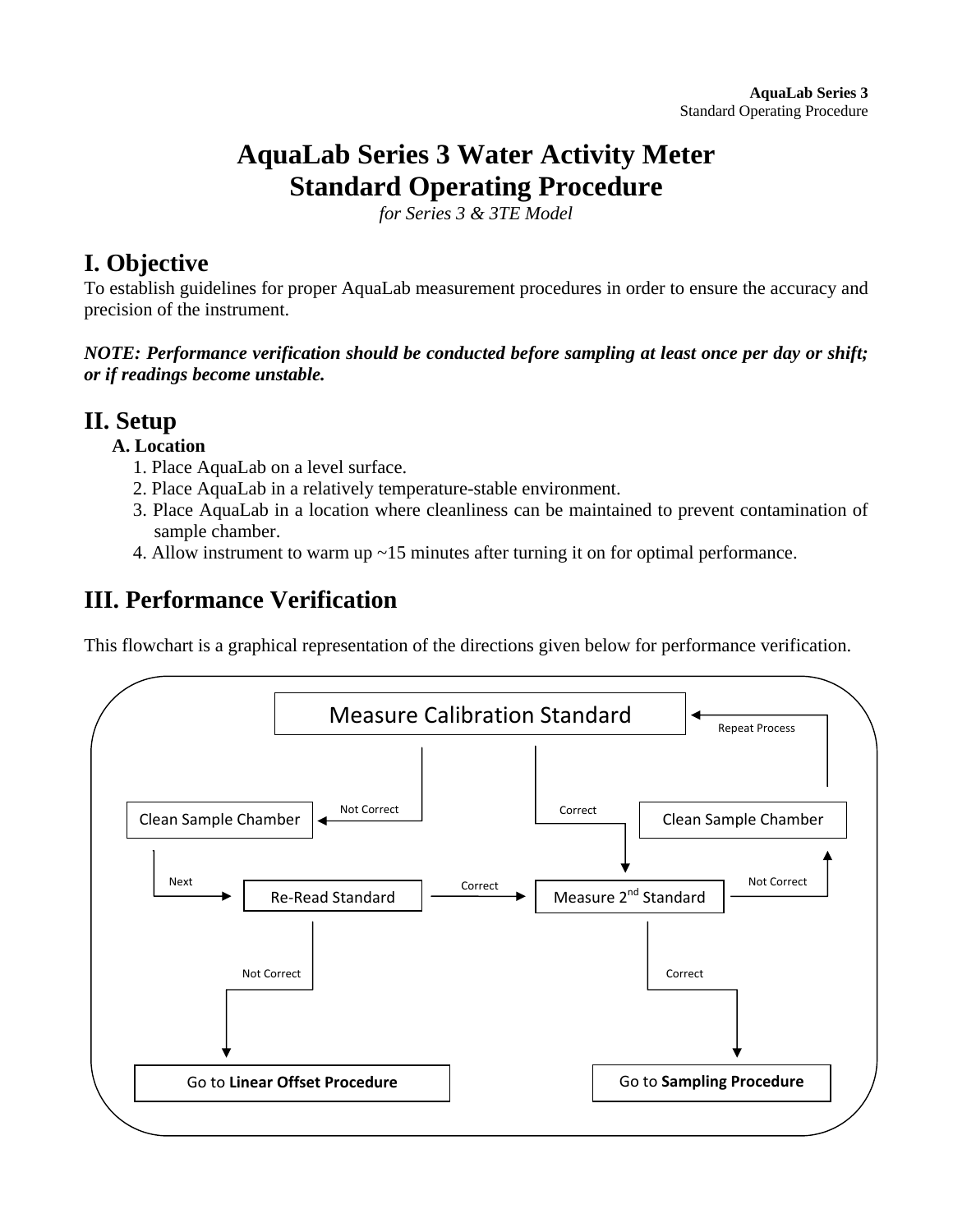| Calibration Standard @ $25^{\circ}$ C | <b>Molality</b>  | <b>Water Activity</b> |
|---------------------------------------|------------------|-----------------------|
| Distilled Water                       |                  | $1.000 \pm 0.003$     |
| KC <sub>1</sub>                       | 0.5 <sub>m</sub> | $0.984 \pm 0.003$     |
| NaCl                                  | 6.0 <sub>m</sub> | $0.760 \pm 0.003$     |
| LiCl                                  | 8.57m            | $0.500 \pm 0.003$     |
| Li $Cl$                               | 13.41m           | $0.250 \pm 0.003$     |

Verify the performance of the instrument with calibration standards that have known water activities:

#### **Verification**

Note: The AquaLab needs to warm up for approx. 15 minutes to make accurate readings.

- 1. Choose a verification standard that is close to the water activity of the sample you are measuring.
- 2. Empty a vial of the calibration standard solution into a sample cup and place it in the AquaLab's sample drawer. Make sure the standard is as close to instrument temperature as possible.
- 3. Carefully slide the drawer closed and turn the knob to the READ position.
- 4. Take two readings. The water activity readings should be within  $\pm 0.003$  a<sub>w</sub> of the given value for the calibration standard. See Appendix B in the Operator's Manual for the correct water activity value of Decagon's Calibration Standards at temperatures other than 25 °C.
- 5. If your AquaLab is reading within  $\pm 0.003$  a<sub>w</sub> of the calibration standard, choose a second calibration standard that would border the range of water activity you plan to test with the first standard. For example, if you plan to test for  $a_w$  readings ranging between 0.713 and 0.621 you should use the 6.0 m, NaCl (0.76a<sub>w</sub>) standard for your first verification and the 8.57 m LiCl (0.50 a<sub>w</sub>) for the second verification.
- 6. Prepare a sample cup of the second calibration standard and make two readings. The second water activity reading for the second verification standard should be within  $\pm 0.003$  a<sub>w</sub> of the standard.
- 7. If the reading of the first standard is not within  $\pm 0.003$  a<sub>w</sub>, it is probably due to contamination of the sample chamber. Refer to the Operator's Manual for cleaning instructions.
- 8. If your first standard reading is correct but your second calibration standard is not, it is probably due to contamination of the sample chamber. Refer to the Operator's Manual for cleaning instructions. After cleaning, repeat verification from step two.
- 9. If you consistently get readings outside the  $a_w$  of your first calibration standard by more than  $\pm 0.003$  $a_w$ , a linear offset may have occurred. In this case, adjust the reading on the calibration standard to its correct value as outlined below.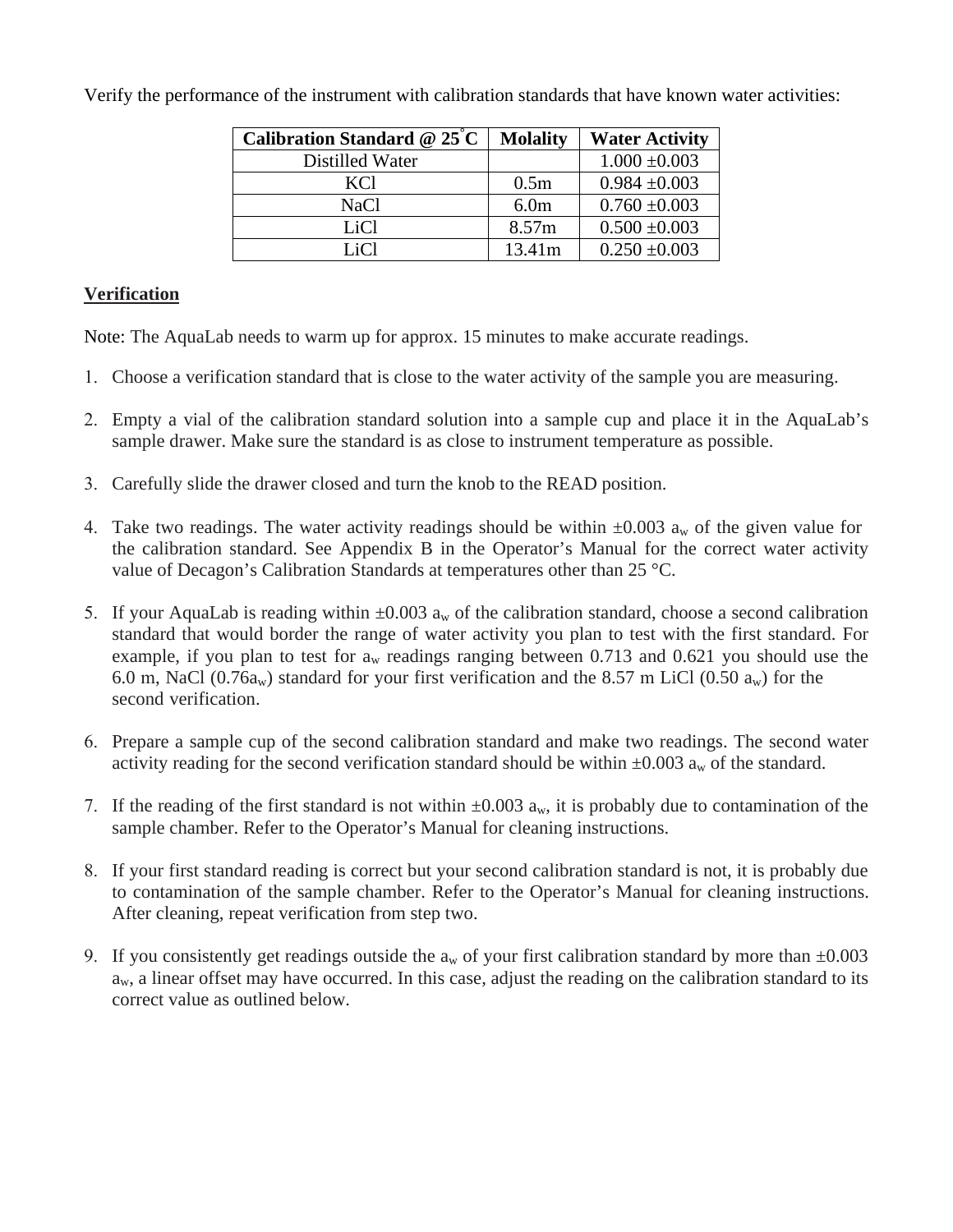## **IV.** Linear Offset Procedure

- 1. Enter the system configuration menu by pressing the lower left button while in the main menu. Press the upper right button in the system configuration menu to enter the linear offset menu. You will be guided through the linear offset routine.
- 2. If you wish to continue, press the button next to "yes." To return to the main menu, press the button next to "no." After selecting "yes," you will be prompted to "place standard in drawer and read."
- 3. Empty the whole vial of a calibration standard into a sample cup. We recommend using the 6.0 m NaCl (0.76  $a_w$ ). Do not adjust for the offset using distilled water.

*NOTE: The same calibration standard may be used to verify and adjust the linear offset.*

- 4. Ensure the rim of the cup is clean. Place the prepared sample cup in the AquaLab's sample drawer.
- 5. Carefully close the drawer and turn the knob to the READ position.

*NOTE: If you decide at this point not to continue with the linear offset, just return the knob to the OPEN/LOAD position and remove the sample.*

- 6. After your AquaLab has finished measuring the calibration standard, it will display the reading and the  $+$  and  $-$  options to adjust the reading.
- 7. Press the up and down buttons (next to the Adjust + and ) to adjust the  $a_w$  reading to its proper value for the particular calibration standard you are measuring. When the correct value is displayed, press the exit button to store this new value.

*NOTE: This is the only menu where these buttons can change the linear offset, so you won't change the offset but pressing these buttons in other menus.*

- 8. Re-measure the calibration standard again in normal sampling mode. It should read the proper value at a given temperature for your particular standard (see Appendix B in the Operator's Manual for temperatures other than  $25^{\degree}C$ ).
- 9. Measure the  $a_w$  of a second calibration standard according to the verification procedure described above. If both verification readings are within  $\pm 0.003$  a<sub>w</sub> then the instrument is ready to begin testing.

If you still have incorrect calibration standards readings after cleaning the chamber and/or adjusting for linear offset, contact Decagon for further instructions at support@decagon.com or 1-800-755-2751 or 509-332-2756. If you purchased your Decagon instrument from one of our international distributors, please contact them for local service and support.